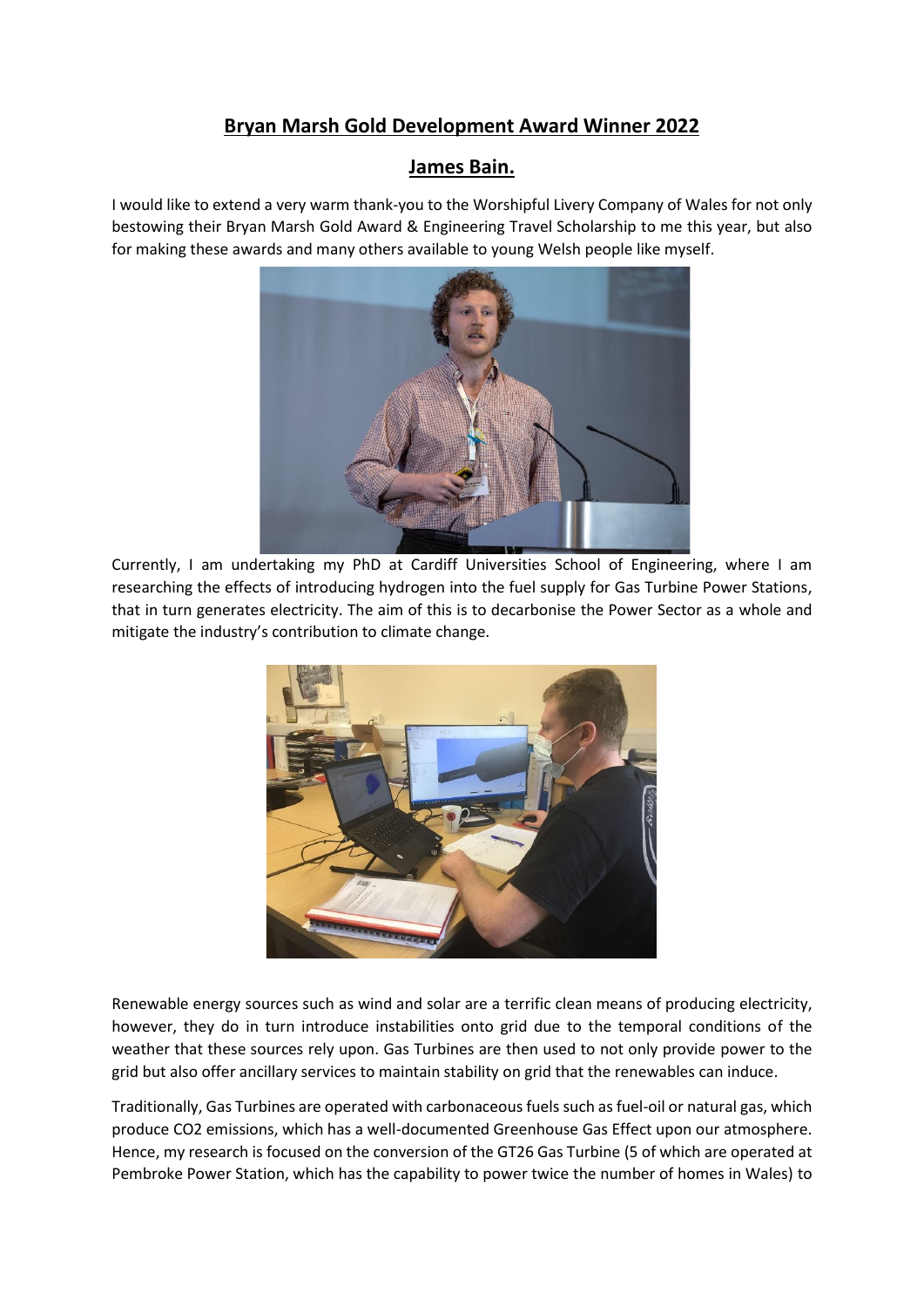operate on pure hydrogen and blends of natural gas and hydrogen. Since hydrogen is carbon independent, the fuel blends will produce a lesser intense CO2 emission and the use of pure fuel will mitigate all CO2 emissions from Gas Turbines. In essence, to decarbonise the power sector and to realise a higher penetration of renewables, it is necessary to decarbonise Gas Turbines.



The Bryan Marsh Gold Award monies will be used to contribute to the development of my experimental test rig, of which is of bespoke design. This will enable me to complete the full range of my intended test campaign, of which little work has been carried out in this particularly field of research that I am investigating within hydrogen fuel combustion. For this I am very grateful to the Livery in enabling me to carry out the full depth of research I had intended to undertake whilst devising my hypothesis, which I would not have been able to do due to budget constraints.

The monies for the Engineering Travel Scholarship are also being used to enable me to attend ASME's Turbo Exposition in Rotterdam this year, where I will be competing in the student poster competition. ASME's Turbo Expo is renowned for its expansive cross section between industry and academia across all aspects of turbomachinery technologies. Attending said conference will enable me to network extensively, attend technical sessions and garner connections and develop professional relationships.



I would like to conclude by again thanking the Livery for their continued support which has enabled me to realise depths of research which were previously unattainable, allowing me to produce more meaningful and advanced research outcomes. And I am deeply grateful for the ability to participate at ASME's Turbo Expo this year. Both of which will, and have had, a positive impact on my career as a decarbonised combustion research engineer.